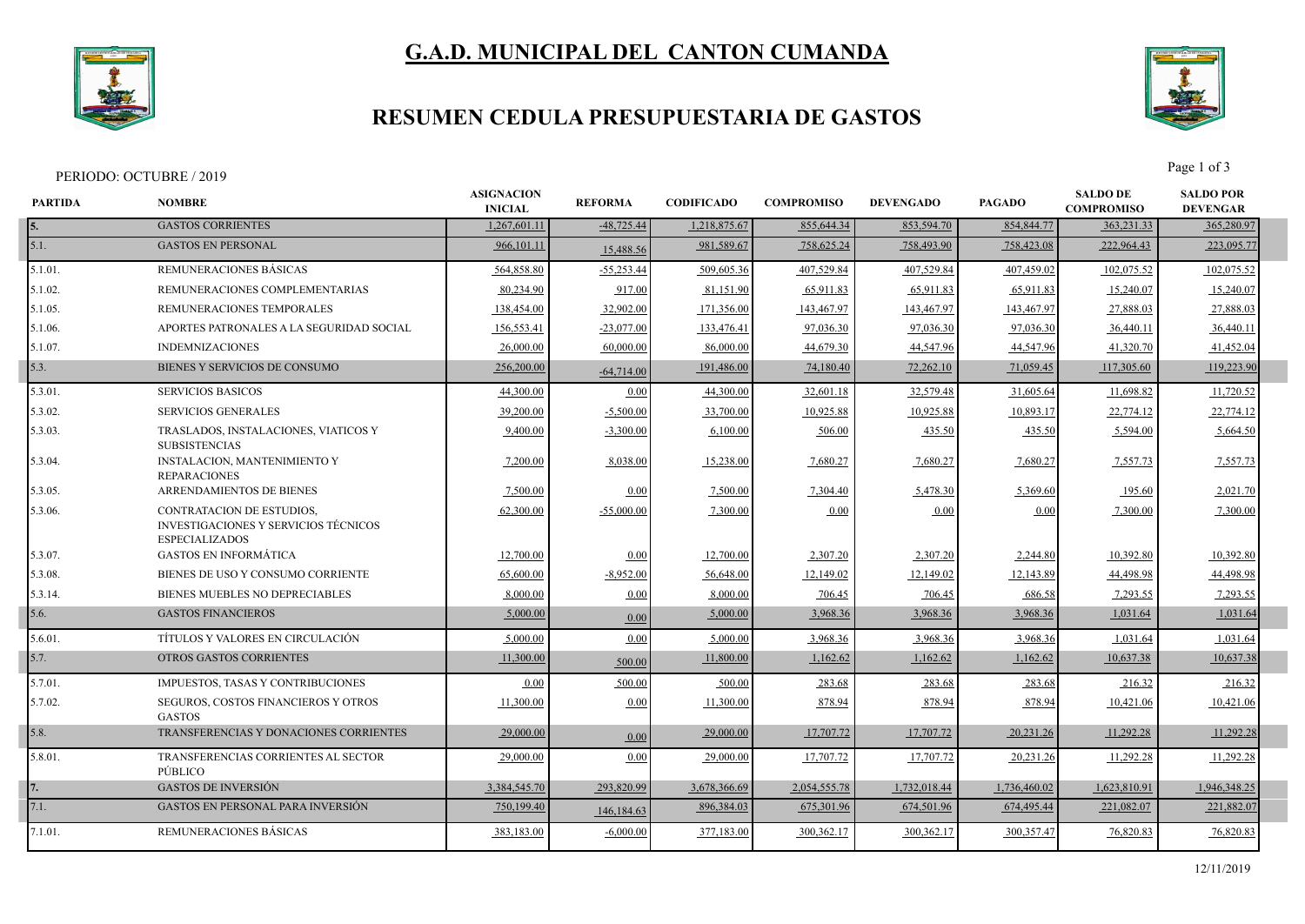

## **G.A.D. MUNICIPAL DEL CANTON CUMANDA**

# **RESUMEN CEDULA PRESUPUESTARIA DE GASTOS**



|                | PERIODO: OCTUBRE / 2019                                                                       |                                     |                |                   |                   |                  |               |                                      | Page 2 of 3                         |  |
|----------------|-----------------------------------------------------------------------------------------------|-------------------------------------|----------------|-------------------|-------------------|------------------|---------------|--------------------------------------|-------------------------------------|--|
| <b>PARTIDA</b> | <b>NOMBRE</b>                                                                                 | <b>ASIGNACION</b><br><b>INICIAL</b> | <b>REFORMA</b> | <b>CODIFICADO</b> | <b>COMPROMISO</b> | <b>DEVENGADO</b> | <b>PAGADO</b> | <b>SALDO DE</b><br><b>COMPROMISO</b> | <b>SALDO POR</b><br><b>DEVENGAR</b> |  |
| 7.1.02.        | REMUNERACIONES COMPLEMENTARIAS                                                                | 65,371.25                           | 16.033.00      | 81,404.25         | 66,941.87         | 66,941.87        | 66.941.87     | 14,462.38                            | 14,462.38                           |  |
| 7.1.05.        | REMUNERACIONES TEMPORALES                                                                     | 121,700.00                          | 126,722.84     | 248,422.84        | 212,562.25        | 211,762.25       | 211,760.43    | 35,860.59                            | 36,660.59                           |  |
| $7.1.06$ .     | APORTES PATRONALES A LA SEGURIDAD SOCIAL                                                      | 110,131.00                          | 10,228.79      | 120,359.79        | 91,544.75         | 91,544.75        | 91,544.75     | 28,815.04                            | 28,815.04                           |  |
| 7.1.07.        | <b>INDEMNIZACIONES</b>                                                                        | 69,814.15                           | $-800.00$      | 69,014.15         | 3,890.92          | 3,890.92         | 3,890.92      | 65,123.23                            | 65,123.23                           |  |
| 7.3.           | BIENES Y SERVICIOS PARA INVERSIÓN                                                             | 731,068.83                          | 28,559.92      | 759,628.75        | 437,108.61        | 420,882.14       | 426,508.79    | 322,520.14                           | 338,746.61                          |  |
| 7.3.02.        | <b>SERVICIOS GENERALES</b>                                                                    | 50,300.00                           | 76,051.23      | 126,351.23        | 88,357.58         | 84,829.58        | 82,657.16     | 37,993.65                            | 41,521.65                           |  |
| 7.3.03.        | TRASLADOS, INSTALACIONES , VIÁTICOS Y<br><b>SUBSISTENCIAS</b>                                 | 4,200.00                            | 0.00           | 4,200.00          | 263.00            | 263.00           | 263.00        | 3,937.00                             | 3,937.00                            |  |
| 7.3.04.        | <b>INSTALACIONES, MANTENIMIENTOS Y</b><br><b>REPARACIONES</b>                                 | 123,500.00                          | $-25,510.51$   | 97,989.49         | 27,763.48         | 27,412.92        | 27,351.04     | 70,226.01                            | 70,576.57                           |  |
| 7.3.05.        | ARRENDAMIENTO DE BIENES                                                                       | 20,000.00                           | 0.00           | 20,000.00         | 2,400.00          | 2,400.00         | 2,346.43      | 17,600.00                            | 17,600.00                           |  |
| 7.3.06.        | CONTRATACIONES DE ESTUDIOS E<br>INVESTIGACIONES Y SERVICIOS TÉCNICOS<br><b>ESPECIALIZADOS</b> | 24,000.00                           | 47,762.00      | 71,762.00         | 2,850.03          | 2,850.03         | 2,850.03      | 68,911.97                            | 68,911.97                           |  |
| 7.3.07.        | <b>GASTOS EN INFORMÁTICA</b>                                                                  | 2,500.00                            | $-500.00$      | 2,000.00          | 0.00              | 0.00             | 0.00          | 2.000.00                             | 2,000.00                            |  |
| 7.3.08.        | BIENES DE USO Y CONSUMO DE INVERSIÓN                                                          | 481,068.83                          | $-66,742.80$   | 414,326.03        | 305, 143.76       | 292,795.85       | 300,710.37    | 109,182.27                           | 121,530.18                          |  |
| 7.3.14.        | BIENES MUEBLES NO DEPRECIABLES                                                                | 25,500.00                           | $-2,500.00$    | 23,000.00         | 10,330.76         | 10,330.76        | 10,330.76     | 12,669.24                            | 12,669.24                           |  |
| 7.5.           | <b>OBRAS PÚBLICAS</b>                                                                         | 1,647,315.47                        | 131,197.86     | 1,778,513.33      | 720,156.21        | 438,150.74       | 436,972.19    | 1,058,357.12                         | 1,340,362.59                        |  |
| 7.5.01.        | <b>OBRAS DE INFRAESTRUCTURA</b>                                                               | 1.627.315.47                        | 151,197.86     | 1,778,513.33      | 720,156.21        | 438,150.74       | 436.972.19    | 1.058.357.12                         | 1.340.362.59                        |  |
| 7.5.04.        | OBRAS EN LÍNEAS, REDES E INSTALACIONES<br><b>ELÉCTRICAS</b>                                   | 20,000.00                           | $-20,000.00$   | 0.00              | 0.00              | 0.00             | 0.00          | 0.00                                 | 0.00                                |  |
| 7.7.           | OTROS GASTOS DE INVERSIÓN                                                                     | 25,000.00                           | 3,081.97       | 28,081.97         | 6,466.70          | 6,466.70         | 6,466.70      | 21,615.27                            | 21,615.27                           |  |
| 7.7.01.        | <b>IMPUESTOS TASAS Y CONTRIBUCIONES</b>                                                       | 0.00                                | 3,081.97       | 3,081.97          | 1,258.72          | 1,258.72         | 1,258.72      | 1,823.25                             | 1,823.25                            |  |
| 7.7.02.        | <b>SEGUROS, COSTOS FINANCIEROS Y OTROS</b><br><b>GASTOS</b>                                   | 25,000.00                           | 0.00           | 25,000.00         | 5,207.98          | 5,207.98         | 5,207.98      | 19.792.02                            | 19.792.02                           |  |
| 7.8.           | TRANSFERENCIAS Y DONACIONES PARA<br><b>INVERSIÓN</b>                                          | 230,962.00                          | $-15,203.39$   | 215,758.61        | 215,522.30        | 192,016.90       | 192,016.90    | 236.31                               | 23,741.71                           |  |
| 7.8.01.        | TRANSFERENCIAS PARA INVERSION AL SECTOR<br><b>PÚBLICO</b>                                     | 230.962.00                          | $-15,203.39$   | 215,758.61        | 215,522.30        | 192,016.90       | 192,016.90    | 236.31                               | 23,741.71                           |  |
|                | <b>GASTOS DE CAPITAL</b>                                                                      | 261,700.00                          | $-44,700.00$   | 217,000.00        | 16,790.14         | 16,534.10        | 16,415.92     | 200,209.86                           | 200,465.90                          |  |
| 8.4.           | BIENES DE LARGA DURACIÓN                                                                      | 261,700.00                          | $-44,700.00$   | 217,000.00        | 16,790.14         | 16,534.10        | 16,415.92     | 200,209.86                           | 200,465.90                          |  |
| 8.4.01.        | <b>BIENES MUEBLES</b>                                                                         | 251,700.00                          | $-64,700.00$   | 187,000.00        | 16,790.14         | 16,534.10        | 16,415.92     | 170,209.86                           | 170,465.90                          |  |
| 8.4.02.        | <b>BIENES INMUEBLES</b>                                                                       | 10,000.00                           | $-10,000.00$   | 0.00              | 0.00              | 0.00             | 0.00          | 0.00                                 | 0.00                                |  |
| 8.4.03.        | <b>EXPROPIACIONES DE BIENES</b>                                                               | 0.00                                | 30,000.00      | 30,000.00         | 0.00              | 0.00             | 0.00          | 30,000.00                            | 30,000.00                           |  |